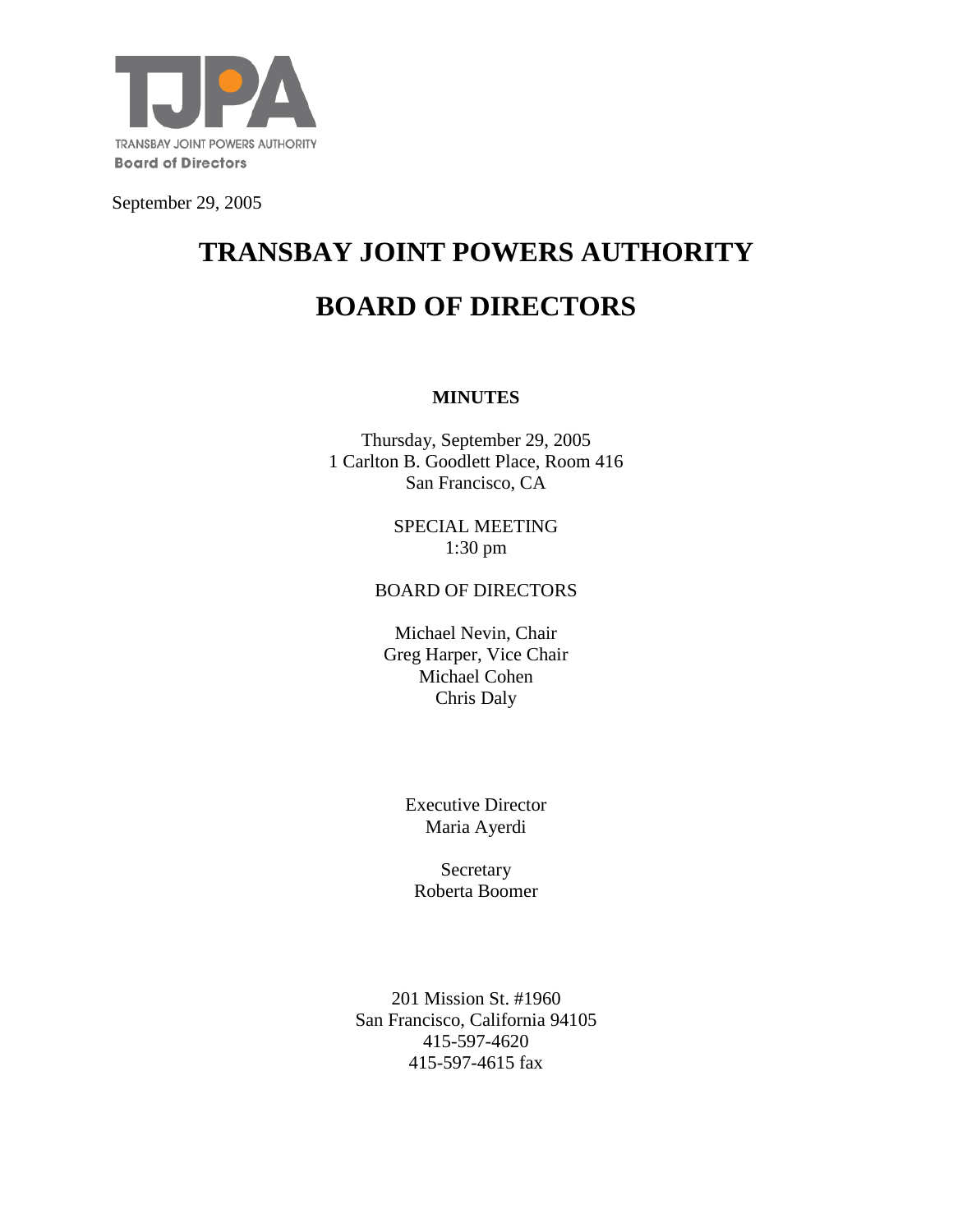

1:30 pm – SPECIAL MEETING

## ORDER OF BUSINESS

1. Call to Order

Chairman Nevin called the meeting to order at 1:35 p.m.

2. Roll Call

Present: Michael Cohen

Chris Daly

Greg Harper

Mike Nevin

3. Communications

None.

4. Board of Director's New and Old Business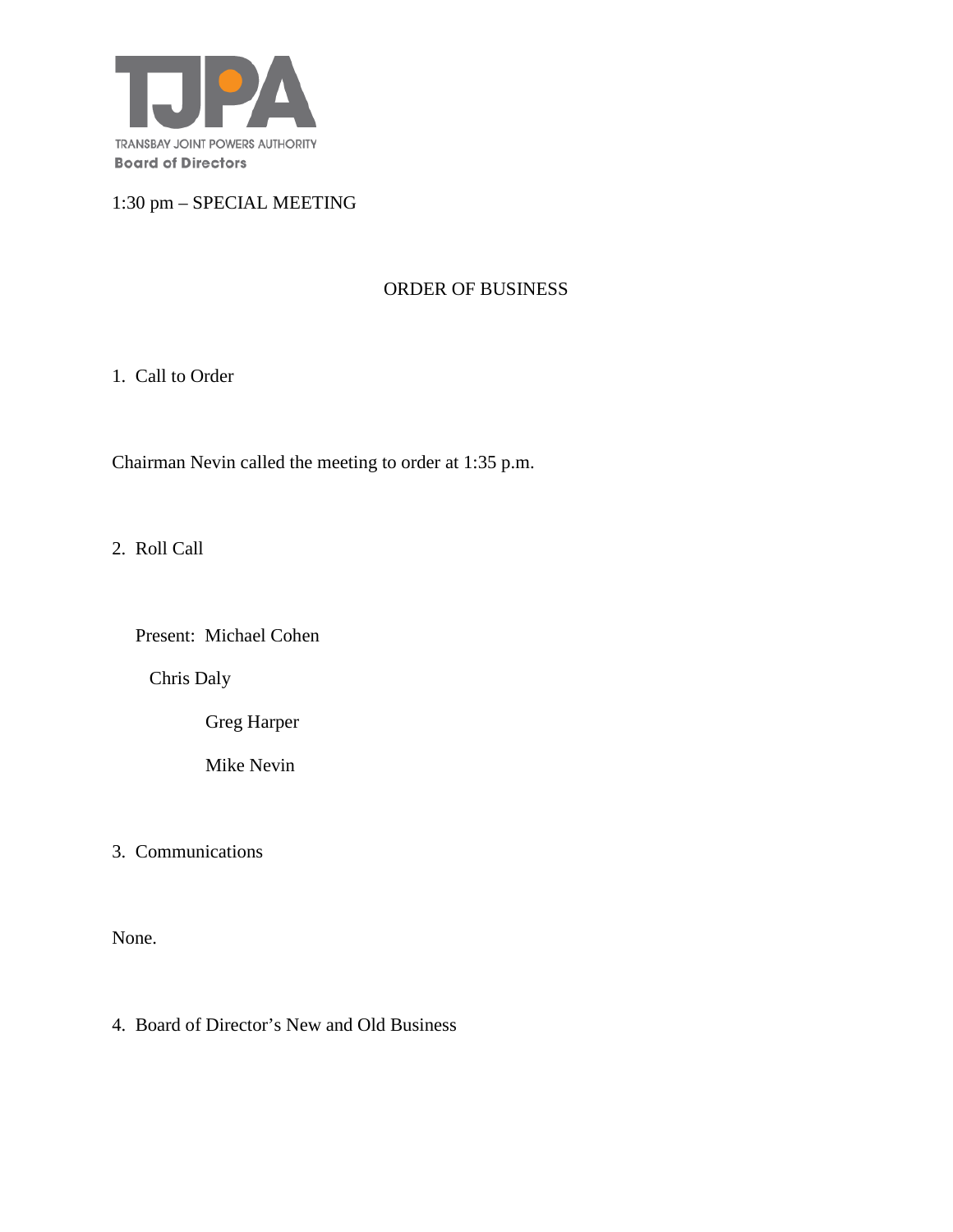

None.

5. Executive Director's Report

Exec. Director Ayerdi reported on the continuing progress of the Program Management and Downtown Rail extension teams including implementing control systems, coordinating with major stakeholders and property owners, utility planning, completion of station and rail analysis and track configurations and geotechnical work. AC Transit and URS conducted a bus operations field study to assess the operational functionality and operating capacity of AC Transit buses within the terminal design.

Tony Bruzzone, AC Transit, discussed the various components of the study and stated that buses were able to circulate and get in and out of the berths with minimal delay. They received valuable input from their operators and from supervisors.

Exec. Director Ayerdi stated that a new logo had been created. In addition, a new website would be launched in October. Heather Barber stated that the TJPA had been working to create a name and identity for the organization and presented the new logo. Transbay Transit Center will be the new name of the terminal. The new website, transbaycenter.org, will be professional, interactive and user friendly.

Exec. Director Ayerdi reported that the TJPA Technical Advisory Committee met for the first time and focused on planning and program evaluation and the massing study. The next meeting will focus on the downtown rail extension.

E.D. Ayerdi reported that the Transportation Authority approved an allocation request in September 2004 in the amount of \$3.725 million for preliminary engineering work and committed to an allocation of \$1.77 million in FY06 to complete preliminary engineering work. At that time, a standard grant agreement and set of conditions was agreed to. This \$1.77 million allocation request presented to the TA CAC included different conditions from the original. The TJPA has expressed concerns regarding the changed conditions. The CAC voted to move the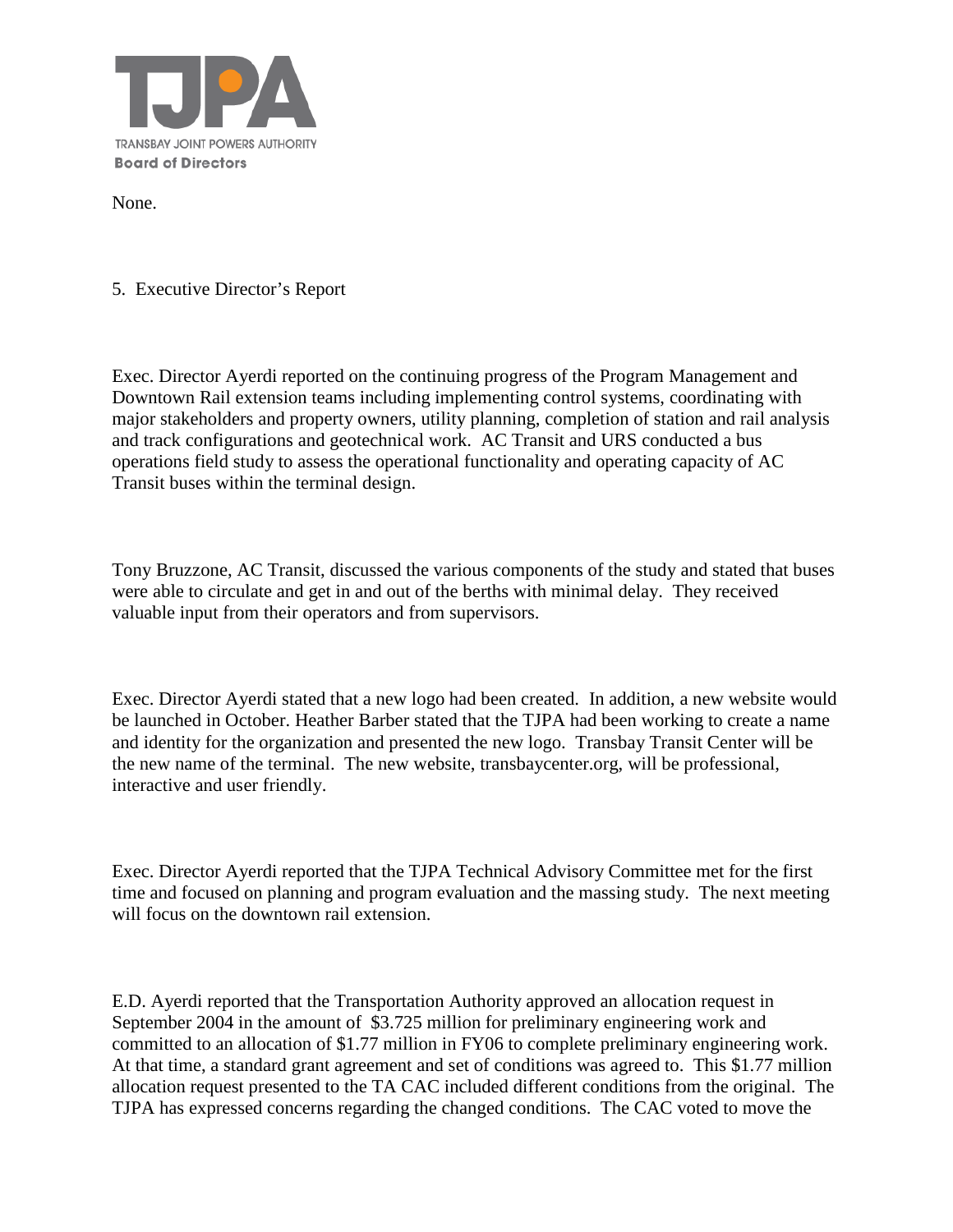

allocation request to the TA Board and directed TA staff to work with the TJPA on the special conditions.

Ms. Ayerdi noted that \$56.204 in federal funding for the Transbay Terminal was included in the reauthorization of the federal transportation bill and expressed appreciation to Senators Feinstein and Boxer, Congresswoman Pelosi and Mayor Newsom and their staff for their efforts on our behalf.

Director Harper expressed concern over the conditions suggested by the Transportation Authority and stated that he was bothered by the language. He wondered if similar conditions were attached to other grants.

6. Public Comment

None.

## THE FOLLOWING MATTERS BEFORE THE TRANSBAY JOINT POWERS AUTHORITY ARE RECOMMENDED FOR ACTION AS STATED BY THE EXECUTIVE DIRECTOR OR THE CHAIR.

## CLOSED SESSION

7. Call to Order

Chairman Nevin called the closed session to order at 1:50 p.m.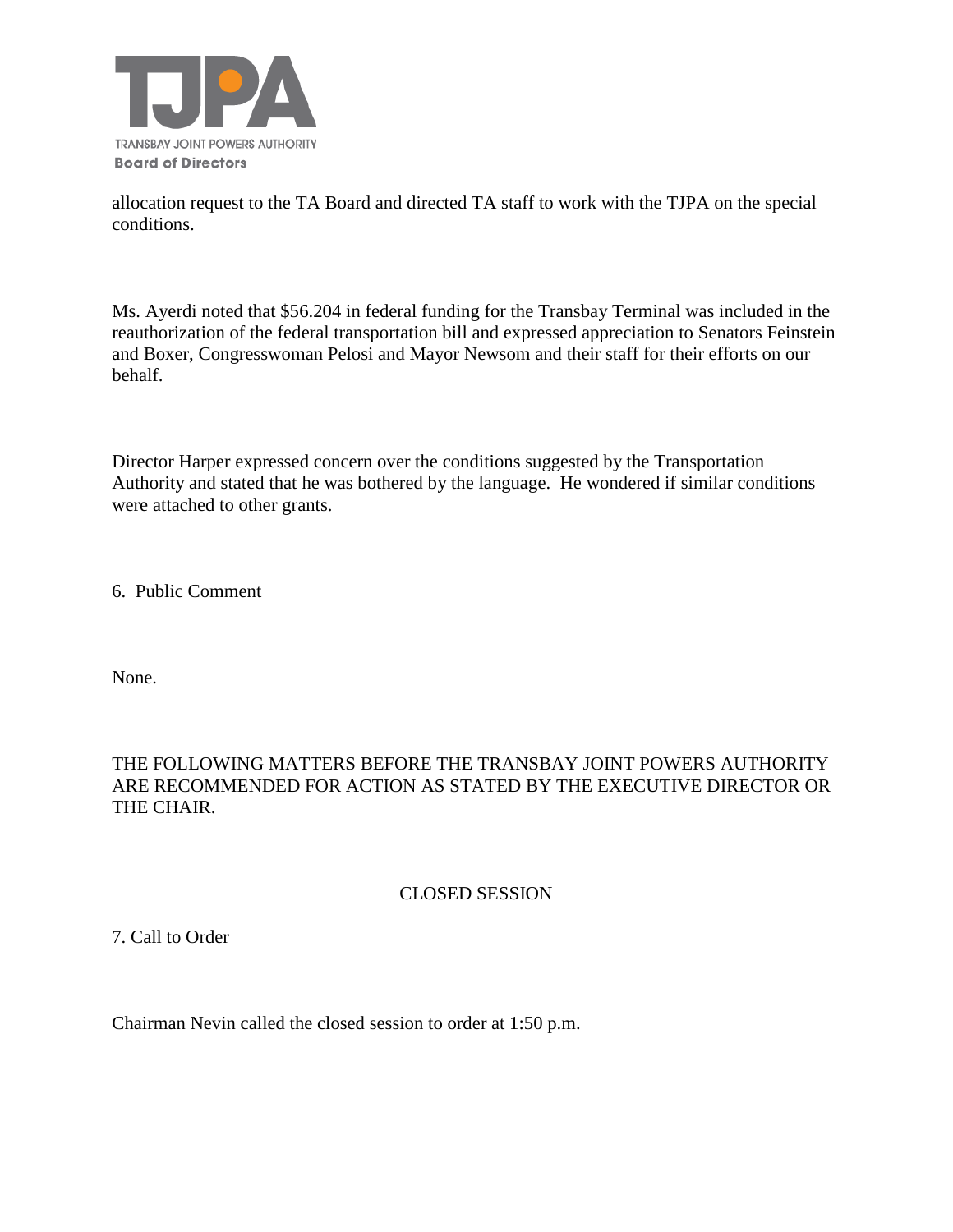

8. Roll Call

Present: Michael Cohen

Chris Daly

Greg Harper

Mike Nevin

9. Pursuant to Government Code Section 54956.9(c), the Transbay Joint Powers Authority Board of Directors will meet in closed session to discuss attorney-client matters in the following case:

### CONFERENCE WITH LEGAL COUNSEL – EXISTING LITIGATION

 (9.1) City and County of San Francisco and Transbay Joint Powers Authority, et al., v. Myers Natoma Venture, et al., California Court of Appeal, First Appellate District, Nos. A110296, and A110643, on appeal from San Francisco Superior Court Case No. 04-504-363.

RESOLUTION 05-012

On motion to approve:

ADOPTED: AYES – Cohen, Daly, Harper and Nevin

ADJOURN CLOSED SESSION AND RECONVENE SPECIAL MEETING - The closed session was adjourned at 2:58 p.m.